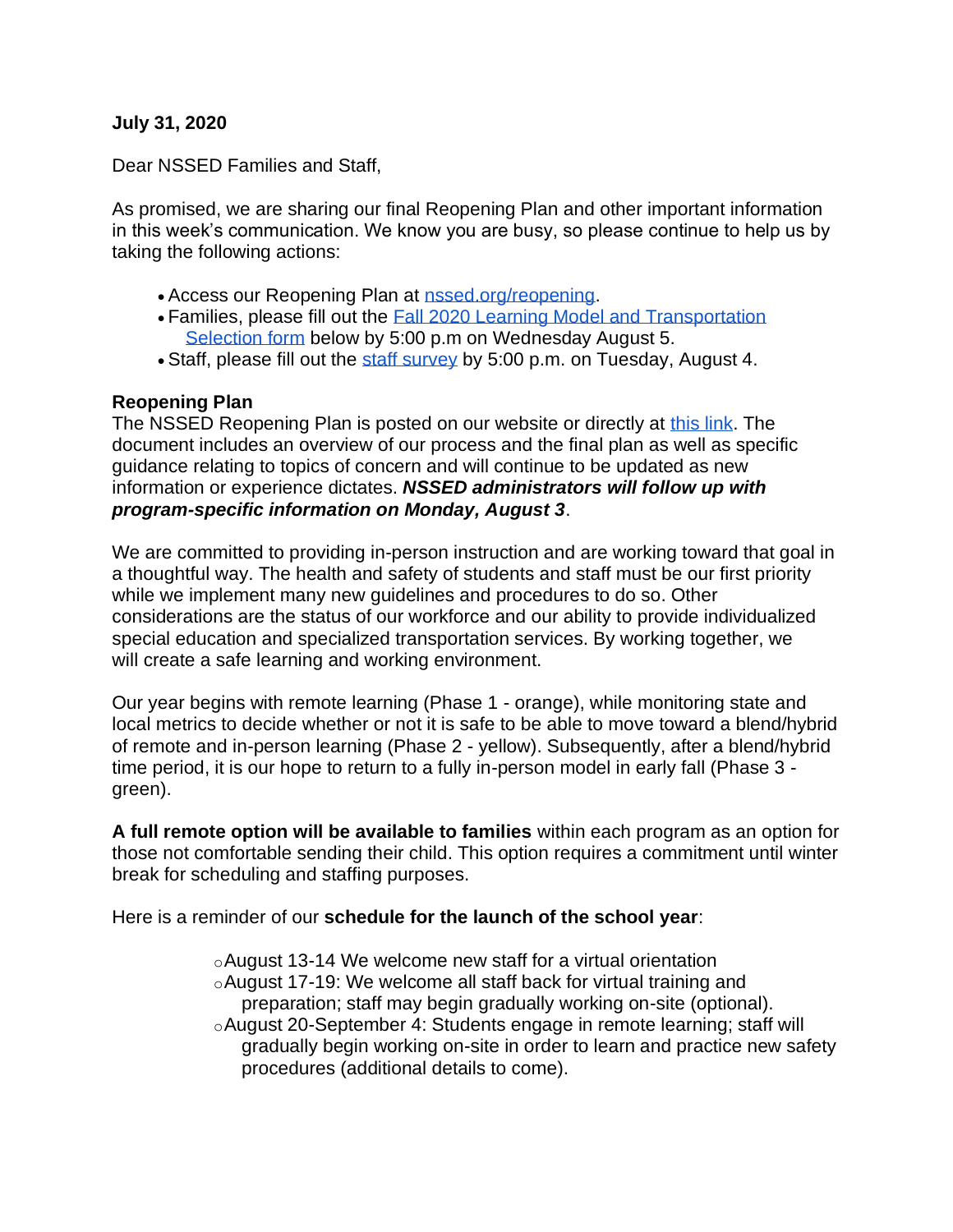- oSeptember 8-October 2: Students follow a blended remote learning schedule; this means each site will follow a weekly hybrid schedule of in-person instruction and remote instruction; staff will work on-site (additional details to come).
- oOctober 5: Students return to full day in-person instruction; staff will work on-site.
- NSSED classrooms and services within host member-districts would align with those particular districts' plans.

## **What Can I Do to Prepare?**

Face coverings are a non-negotiable state requirement and likely will require problemsolving meetings, including for individuals with documented medical conditions related to identified disabilities. We again encourage you to see your family practitioner now in preparation for the start of the school year, if this is a concern for you. Families, if exposure to individuals who are not wearing masks is a concern for you, we encourage you to choose all-remote learning for your student(s), and/or opt to transport your child to and from school yourself.

## **Families: Learning Model Selection and Transportation Selection Form**

As you know, we are offering an all-remote learning plan to all families. Please use this [form](https://docs.google.com/forms/d/e/1FAIpQLSenYXmmuVRkLmSB0fjb0oySoC7qxss5vRU4Gdn7U-Duw7rFtA/viewform?usp=sf_link) to let us know which learning model you choose for your child. *Please know if you are choosing the all remote option, you are committing to this learning model through winter break*. If you have questions, please contact your administrator.

- The form also asks you to choose whether your child will use NSSED transportation services, or whether you will provide transportation for your child through December, 2020.
- If you have more than one child enrolled in an NSSED program, please complete this form for each child.
- Please complete the [Fall 2020 Learning Model and Transportation Selection form](https://docs.google.com/forms/d/e/1FAIpQLSenYXmmuVRkLmSB0fjb0oySoC7qxss5vRU4Gdn7U-Duw7rFtA/viewform?usp=sf_link) to indicate your choices by Wednesday, August 5, at 5:00 p.m.

## **NSSED Staff Survey**

Please respond to this [staff survey](https://docs.google.com/forms/d/e/1FAIpQLSe3FDSOTFcUQr05Sgx7l7BUpJJqjc2tVoDKsAaVvxgWPKI5yg/viewform?usp=sf_link) by 5:00 p.m. on Tuesday, August 4, 2020; we need your voice to continue to inform our planning. Please note: you must be logged into your [nssed.org](http://nssed.org/) Google account to access the survey.

## **NSSED Staff: Stay Healthy!**

Your health and safety are our top priority. As professionals, you must help by following 6-foot social distancing and face covering guidelines, frequent handwashing, and other safety practices whether you are at school or not.

# **NSSED Staff: Employment Opportunity**

In preparation for keeping our facilities clean and sanitized, we have an increased need for light custodial support to help our Buildings and Grounds Team. An email message